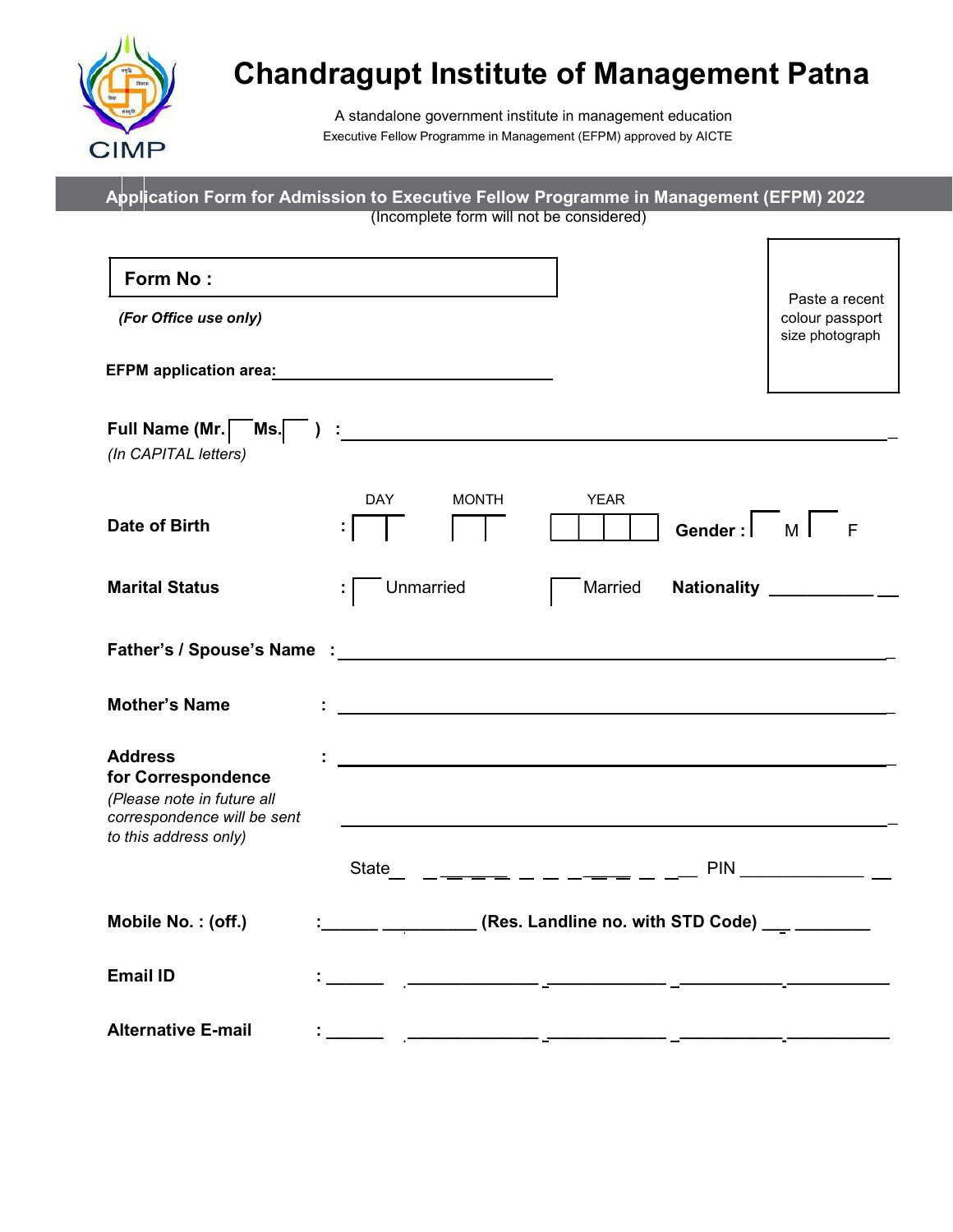A. Academic Record (Attach self attested photocopies):

| <b>Examination</b>                                  | Name of the<br><b>Institution</b> | <b>Board</b><br>/University | Year of<br><b>Passing</b> | <b>Marks</b><br>$(\%)/$<br><b>GPA</b> | Subject(s)/<br>Specialization |
|-----------------------------------------------------|-----------------------------------|-----------------------------|---------------------------|---------------------------------------|-------------------------------|
| Secondary (X)                                       |                                   |                             |                           |                                       |                               |
| Senior Secondary<br>(XII)                           |                                   |                             |                           |                                       |                               |
| <b>Graduate Degree</b>                              |                                   |                             |                           |                                       |                               |
| <b>Post Graduate</b><br><b>Degree</b>               |                                   |                             |                           |                                       |                               |
| <b>Professional Degree</b><br>(if any) ex. CA, ICWA |                                   |                             |                           |                                       |                               |

B. Academic / Professional Awards / Medals / Prizes / Scholarships / Certificates / Honors etc.

#### C. Employed / Unemployed (Please Tick)

(If employed, attach details of Institution(s) / Organization(s) served and No Objection Certificate from the employer)

In Case of Academicians: Teaching Experience of UG PG

## Employment details (Full time employment after P.G.):

| Sr.<br>No. | <b>Position</b> | Organisation | <b>Specify</b><br>Academic /<br><b>Industry</b> | From | To | <b>Years</b> |
|------------|-----------------|--------------|-------------------------------------------------|------|----|--------------|
| 1.         |                 |              |                                                 |      |    |              |
| 2.         |                 |              |                                                 |      |    |              |
| 3.         |                 |              |                                                 |      |    |              |
| 4.         |                 |              |                                                 |      |    |              |
| 5.         |                 |              |                                                 |      |    |              |

### D. Research Papers / Articles / Publications (if any) :

1. 2.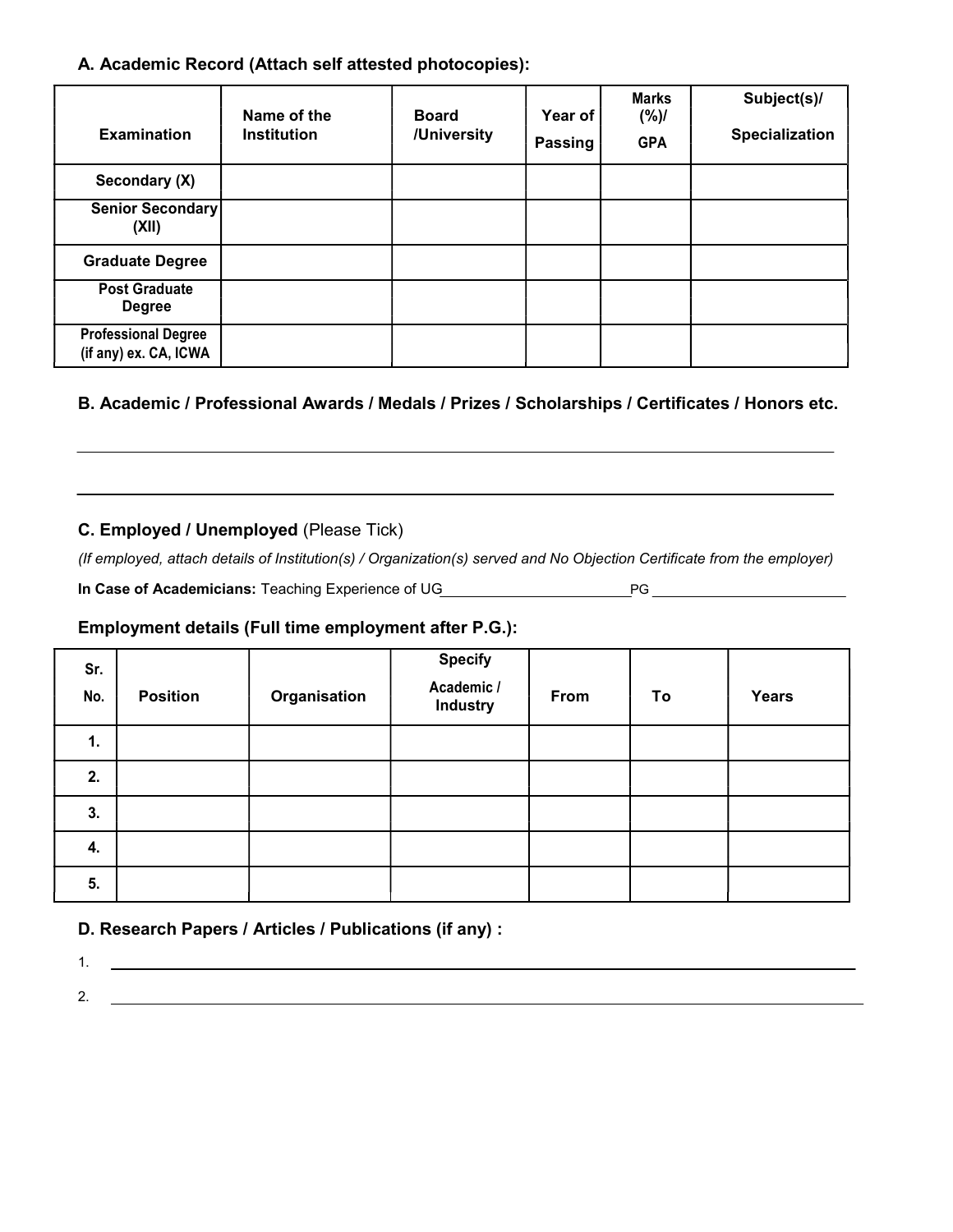E. Research Conferences / Seminar Attended (if any) :

|                                                     |  |  | . |  |  |  |  |  |  |  |  |  |  |  |  |
|-----------------------------------------------------|--|--|---|--|--|--|--|--|--|--|--|--|--|--|--|
| $2 - 2 = -$                                         |  |  |   |  |  |  |  |  |  |  |  |  |  |  |  |
| F. Area of Research Interest:                       |  |  |   |  |  |  |  |  |  |  |  |  |  |  |  |
| $1.11 \pm 1.11 \pm 1.11 \pm 1.11 \pm 1.11 \pm 1.11$ |  |  |   |  |  |  |  |  |  |  |  |  |  |  |  |
|                                                     |  |  |   |  |  |  |  |  |  |  |  |  |  |  |  |

G. The candidate must submit a Statement of Purpose (SOP) not exceeding 1000 words on the area of their research interest along with his / her application.

#### H. Declaration:

- a) I here by declare that I am physically and mentally fit to undertake the course work and research work of the programme. That I have no past history  $\overline{I}$  record of a medical condition that can hinder my pursuance of the programme.
- b) I shall abide by the rules and regulations of CIMP, if selected.
- c) I understand the contents of this form and particularly this declaration being made here.
- d) I understand that my candidature / admission to the programme will stand cancelled if any information provided by me with this application is found to be false or suppressed.
- e) I shall abide by the decision of CIMP in all matters pertaining to admission and administration of the programme. The Institute's decision shall be final and binding on me.

#### Application fee details:

Demand Draft No. ………………………… Date ………/………/……………. Amount Rs. …………….……

Bank name ……………………………….………….………………

Place:

Date: (Signature of the Applicant)

\*Attach separate sheet where needed